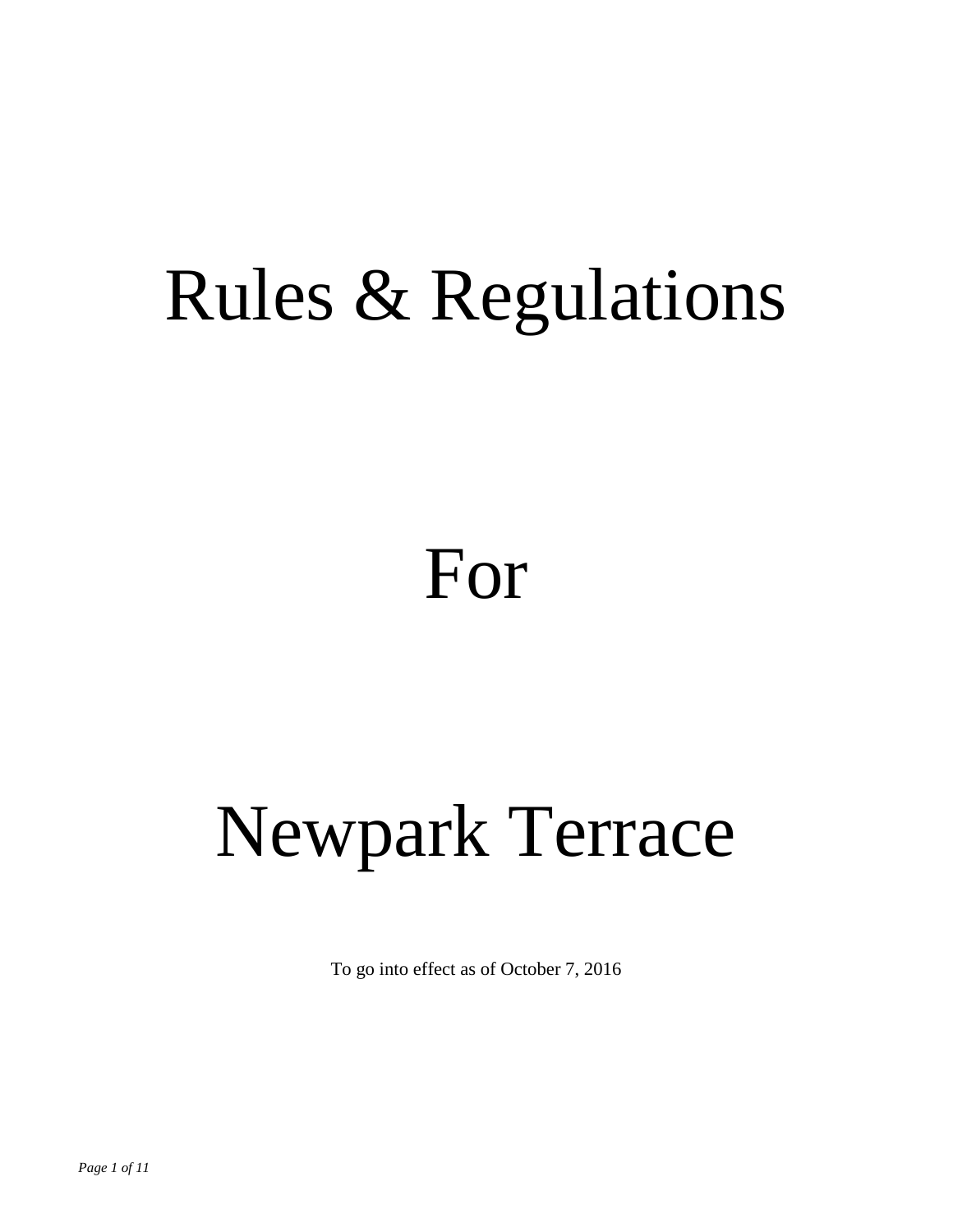## **Forward**

The general objectives and intent of these Rules & Regulations is to create and maintain a residential district characterized by the following: condominium dwellings, consistent architecture, consistent materials, consistent colors, well kept decks and balconies, Association owned and/or maintained common and limited common areas (as define in the recorded plat map and Declaration of Condominium), minimum vehicular traffic, minimum nuisances, and quiet conditions favorable to peaceful living. In general, the Rules & Regulations are designed to protect the use of units, common areas, and facilities.

Owners and guests shall comply with these Rules & Regulations, and others as adopted from time to time by the Condominium Management Committee, during use of the condominiums. No such Rules & Regulations shall be established which violate the intention or provisions of this document or which shall unreasonably restrict the use of any condominium.

**NOTE**: The governing party of the Association shall be referred to as the Condominium Management Committee and as such, its functions shall be described as is standard for HOA's.

# **Rights of Ownership**

- 1. Each condominium owner shall have and enjoy the rights and privileges of fee simple ownership of his/her condominium as described in the future Newpark Terrace Declaration of Condominium. The patio and balcony areas outside the originally constructed condominium walls shall be treated as limited common area for use purposes. Each condominium owner is entitled to the exclusive use of the limited common area subject to the Rules & Regulations and items in the recorded Declaration of Condominium that apply to this area.
- 2. Every owner has a right and easement of use and enjoyment in and to the common area subject to Newpark Terrace Declaration of Condominium and Newpark Owners Association (Master Association) CC&R's.
- 3. Each owner's family members, guests and/or tenants who reside on the property shall have the right of enjoyment of the common area and facilities.
- *4.* Landscaping shall be managed and maintained by the Newpark Owners Association (Master Association).No owner and/or Association is allowed to landscape without Master Association approval.
- 5. There shall be no requirements concerning who may own condominiums; it is intended that they may and shall be owned as any other property: by persons, corporations, partnerships, or trusts and in the form of joint tenancy.

## **Definitions**

 $\triangleright$  All definitions shall be based on Article 1 of the Declaration of Condominium of the project.

# **Land Use and Building Type**

- 1. No condominium shall be used except for residential and residential rental purposes.
- 2. No Business Uses: The lands within the property shall never be occupied or used for any commercial or business purpose other than residential rental.
- 3. Every condominium dwelling must have a minimum of a one-car garage.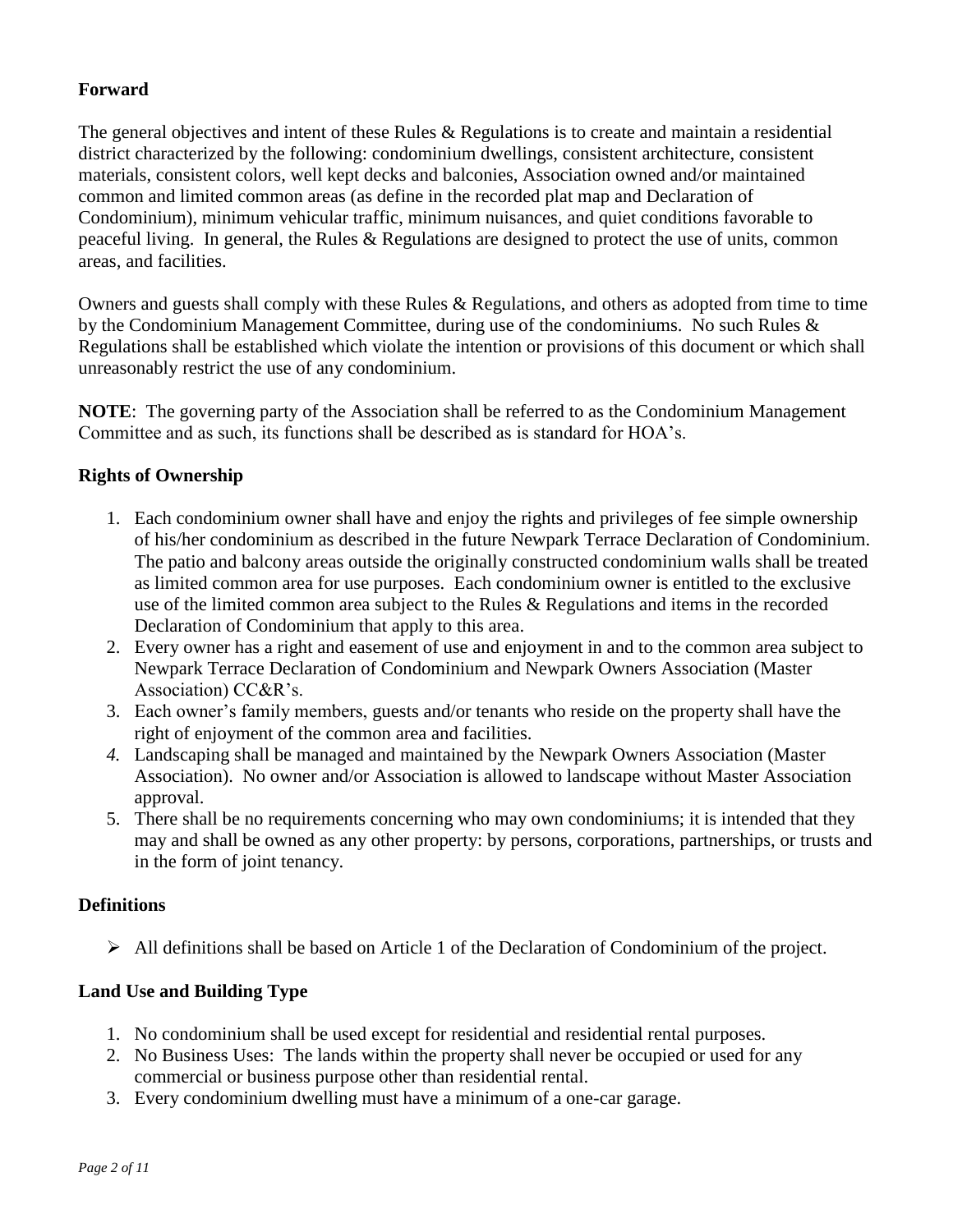#### **Nuisances**

No noxious, offensive or illegal activity shall be carried on in or upon any part of the Project, nor shall anything be done on or placed in or upon any part of the Project that is or may become a nuisance or may cause embarrassment, disturbance or annoyance to owners.

#### **Pets**

- 1. House pets may be kept by owners only, and are limited to two dogs and/or two house cats. The aggregate weight of pets is not to exceed 100 lbs. No pets are allowed to be bred. All pets must be registered with the HOA, which requires a photo of the pet and proper collar tag.
- 2. Non-owner occupied condominiums (i.e. guests or tenants) MAY NOT HAVE PETS.
- 3. All pets shall be contained or otherwise controlled at all times and shall be RESTRICTED TO TWO PER HOUSEHOLD. When in any common area, dogs must be kept on a leash, but not tethered and unattended. Dogs may not be left unattended in any common areas or limited common areas.
- 4. Pet owners are responsible for cleaning up after their pets.
- 5. Individual owners will be responsible to control their limited common areas (balconies, decks, and patios) so that dust, odor, and other pet nuisances do not become a problem for neighboring property owners. Fences and dog runs will not be allowed anywhere on the property.
- 6. Pets which cause an annoyance (including barking) or threat to neighbors may be required to be removed.
- 7. Animal privileges may be revoked immediately by the Condominium Management Committee if the owner does not adhere to the above restrictions.
- 8. Summit County Animal Control laws where more restrictive shall also apply.
- 9. Please see Schedule A for Fines.

#### **Overnight Parking, Vehicle Storage, and Restrictions**

- 1. Parking on properties within Newpark Town Center (as that term is defined in the Master CC&Rs) will be provided in accordance with the Master CC&Rs and may not be contiguous to the Project. The following rules are specifically applied to Newpark Terrace owners and use of the Newpark Town Center (includes the Project) parking areas.
- 2. The courtyard area and parking stalls are under the control of the Homeowner's Association. With the exception of the courtyard parking stalls, no parking is permitted in the Project's courtyard area or drive-ramp that provides vehicular and pedestrian access to the condominiums. Owners must park in their designated garages. If your unit's garage is full and there are no courtyard available, owners and guests must park in Newpark Town Center parking areas or elsewhere.
	- $\triangleright$  Due to the limited parking availability, garages must remain available for parking to unit occupants. If a garage is used for storage so as to prevent the occupant's car from parking in the garage for more than one month, violators may be subject to fines up to the cost of locally renting an equivalent-sized storage unit.
- 3. Courtyard parking stalls are available on a first-come, as available basis. A maximum of one exterior parking stall may be used by any unit, including both occupants and guests, at any given time. Any vehicle parked in the same exterior parking stall for more than seventy-two (72) hours will be towed at the owner's expense (except as in #7, below).
- 4. Any car parked in the courtyard area or drive-ramp shall be subject to towing by the Newpark Owners Association or the Condominium Management Committee at owner's expense, in addition to the charge for the violation assessment levied by the Association.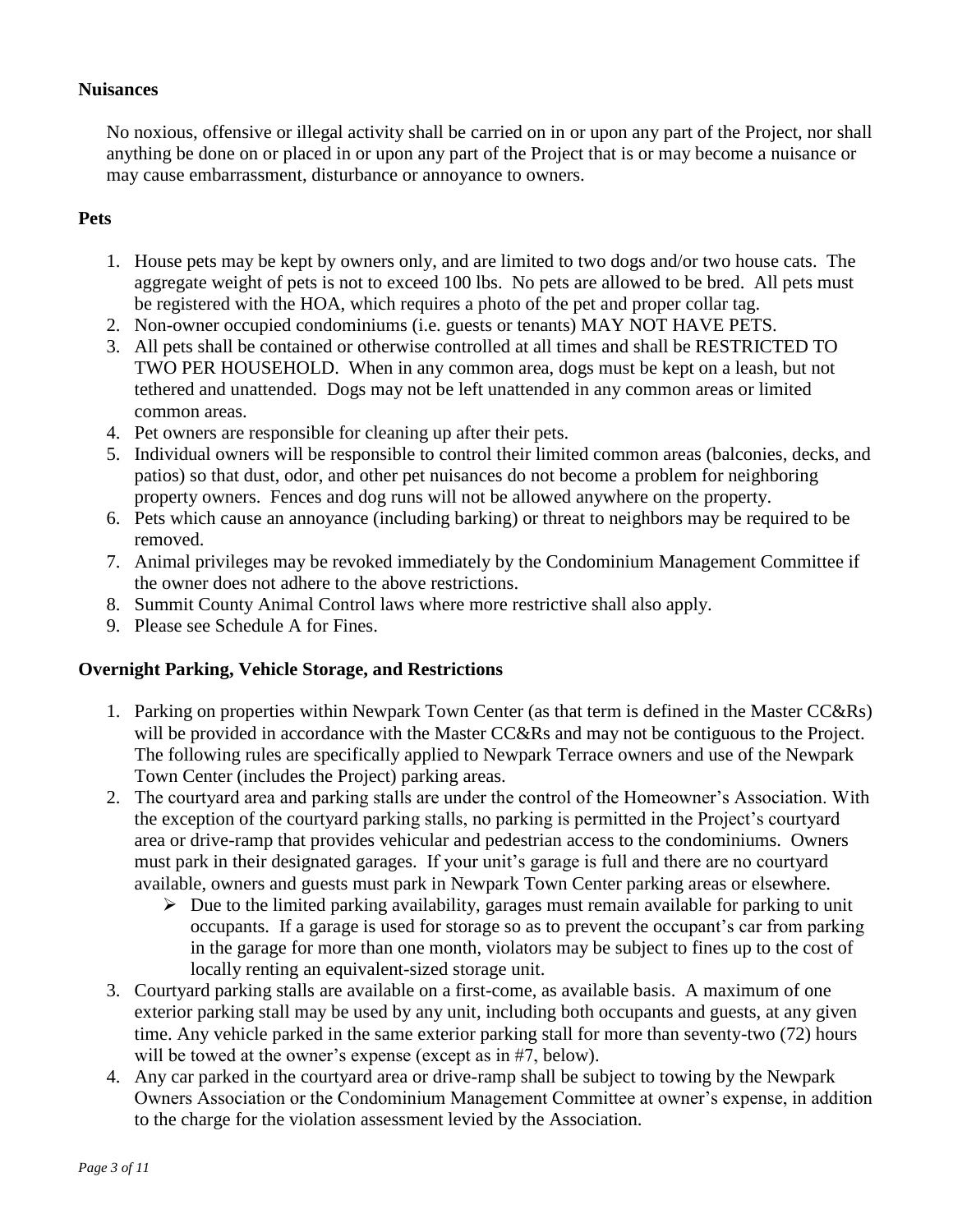- 5. Unless parking stalls are clearly delineated, in no event may any vehicles be parked on the Newpark Town Center streets.
- 6. During the snow season, vehicles must be moved daily to a clean parking space to ensure proper snow removal.
- 7. Notwithstanding #3, on a case-by-case basis, which may include vacations, a vehicle may be parked in the same parking space for more than seventy-two (72) hours continuously with written permission from the Condominium Management Committee.
- 8. All vehicles, of any kind, parked in the common parking must have current license plates, be in operating condition and be of good repair. Rusted, damaged or unpainted vehicles, vehicles leaking oil, vehicles with flat tires, and other disrepairs, are not allowed within Newpark Town Center.
- 9. No vehicles For Sale are to be stored within Newpark Town Center.
- 10. Campers, boats, ATV's, snowmobiles, or trailers may not be parked on the streets, parking areas, public trails, decks or in the courtyard. These vehicles should be parked in your garage or stored elsewhere; not within Newpark Town Center.
- 11. No ATV's, snowmobiles will be operated or parked on the property except while loading the equipment for lawful transport on public streets.
- 12. Motorcycles will not be operated on the property except for ingress and egress by duly licensed, "street legal" vehicles. Motorcycles which are too loud may be prohibited from operation within Newpark Town Center.
- 13. Any vehicle service, car washing, or other maintenance should be performed in your garage or elsewhere off of Newpark Town Center.
- 14. No motor vehicle which is inoperable, immobile, unlicensed or expired shall be allowed within Newpark Town Center.
- 15. All vehicles used by owners or tenants should be registered with the Association. All vehicles in violation of the Rules & Regulations and Handicap Parking Ordinances will be subject fines and towing at the owner's expense.

# **Courtyard and Drive-Ramp Use**

- 1. The courtyard and drive-ramp provides access for the community to the private condominiums.
- 2. Drivers in the courtyard and drive-ramp areas shall use caution and minimal speeds AT ALL TIMES.
- 3. Pedestrians ALWAYS have the right-of-way when approached by vehicles in the courtyard and drive-ramp areas. Pedestrians recreating or socializing in the courtyard and parking areas should vacate to and wait in the shoulder areas until vehicles pass through.
- 4. Riders of any recreational equipment in the courtyard are required to wear helmets at all times.
- 5. An adult must accompany children under the age of eight (8) at all times.
- 6. Courtyard activities cannot utilize, impact or damage any common area improvements including but not limited to condominiums, landscaping, and fencing.

## **Architectural Control**

- 1. No structure, building, fence, wall or addition, extension or expansion of any of the foregoing shall be commenced, erected, or maintained upon the properties, nor shall any exterior addition or change or alteration to any condominium be made. Additionally, no owner shall do any act that would impair the structural soundness or integrity of the Buildings or the safety of property or impair any easements.
- 2. No condominium, or portions thereof, may be combined with one or more other condominiums or further divided or subdivided or a fractional portion thereof sold or conveyed so as to be held in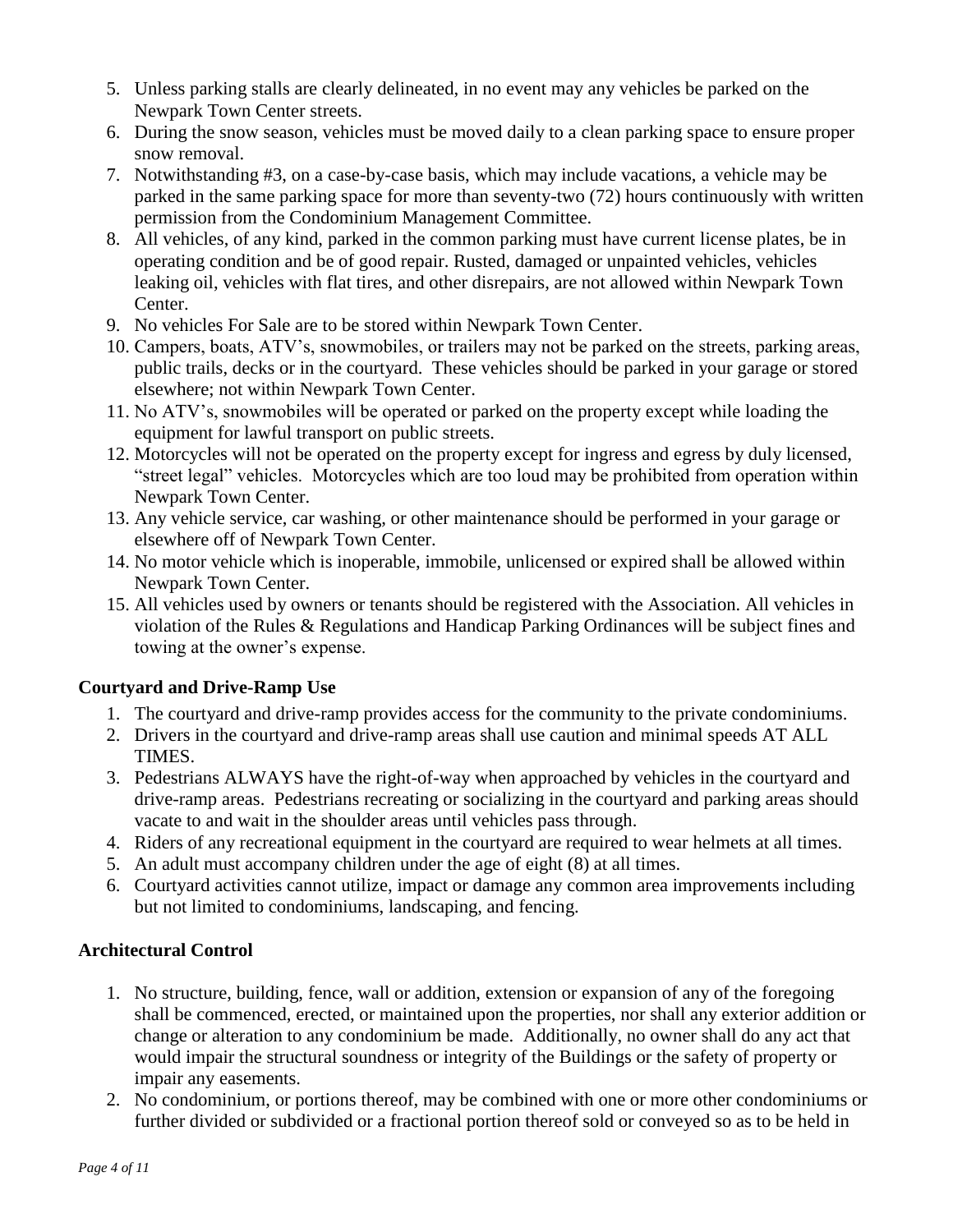divided ownership (as opposed to joint tenancy, tenancy in common, or other form of joint undivided ownership).

- 3. The draperies, shades and other interior window coverings in condominiums shall be installed to present a uniform appearance from the exterior of the Buildings. All draperies, shades, and interior window coverings shall be installed with the prior inspection and written approval of the Condominium Management Committee.
- 4. If hot tubs are installed in Limited Common Areas (only the lower patio is allowed to have hot tubs), they shall present a uniform appearance from the outside of the condominium.

#### **Temporary Structures**

After the initial construction on a condominium, no subsequent building or structure of a temporary character, trailer, basement, tent, camper, shack, garage, barn, or other outbuilding shall be placed or used on any condominium at any time.

#### **Signs**

- 1. No signs, flags, banners, objects of unsightly appearance, nuisances, or advertising devices of any nature shall be erected, displayed or maintained on any condominium or part of the Project (including placement of signs within a condominium or other location of the Project which are visible from the Newpark Town Center Common Areas without the prior written approval of the Condominium Management Committee, except as may be necessary temporarily to caution or warn of danger or to provide directions as required by law or one "For Rent" or one "For Sale" sign of not more than two (2) square feet located on the inside surface of the condominium window. If the Condominium Management Committee consents to the erection of any such signs or devices, the same shall be removed promptly at their request.
- 2. The only exceptions to the above shall be for the development/building identification signs, parking signs, directional signs, street signs, safety signs, signs required under the law, and such signs as Declarant (developer) may erect incident to the original construction and original sale of condominiums, and by the Condominium Management Committee in furtherance of its powers and purposes set forth in this document, the Declaration, and Bylaws.
- 3. All signage must comply with the Newpark Owner's Association CC&Rs and is subject to Newpark Owner's Association review and approval.

#### **Garbage and Refuse Disposal**

No condominium, Common Area or Limited Common Area shall be used or maintained as a dumping or storage ground for rubbish, trash, garbage, or other waste. Such trash, rubbish, garbage, debris, other waste and containers thereof shall not be kept except in containers in the Common Area or Limited Common Areas provided by the Association. No rubbish, trash, papers, junk, or debris shall be burned upon any Common Area or Limited Common Area. At all times trash containers must be kept in garages or other acceptable, visually screened areas.

#### **Maintenance of Property**

1. Each condominium owner shall keep the interior of his condominium (including garage areas), including without limitation, the furnishings, interior walls, doors, windows, ceilings, floors, and permanent fixtures and appurtenances thereto, including air conditioning units, furnaces, and hot tubs which may be located on Common Areas or Limited Common Areas outside of the condominium, in a sanitary condition and in a good state of repair. In the event that any such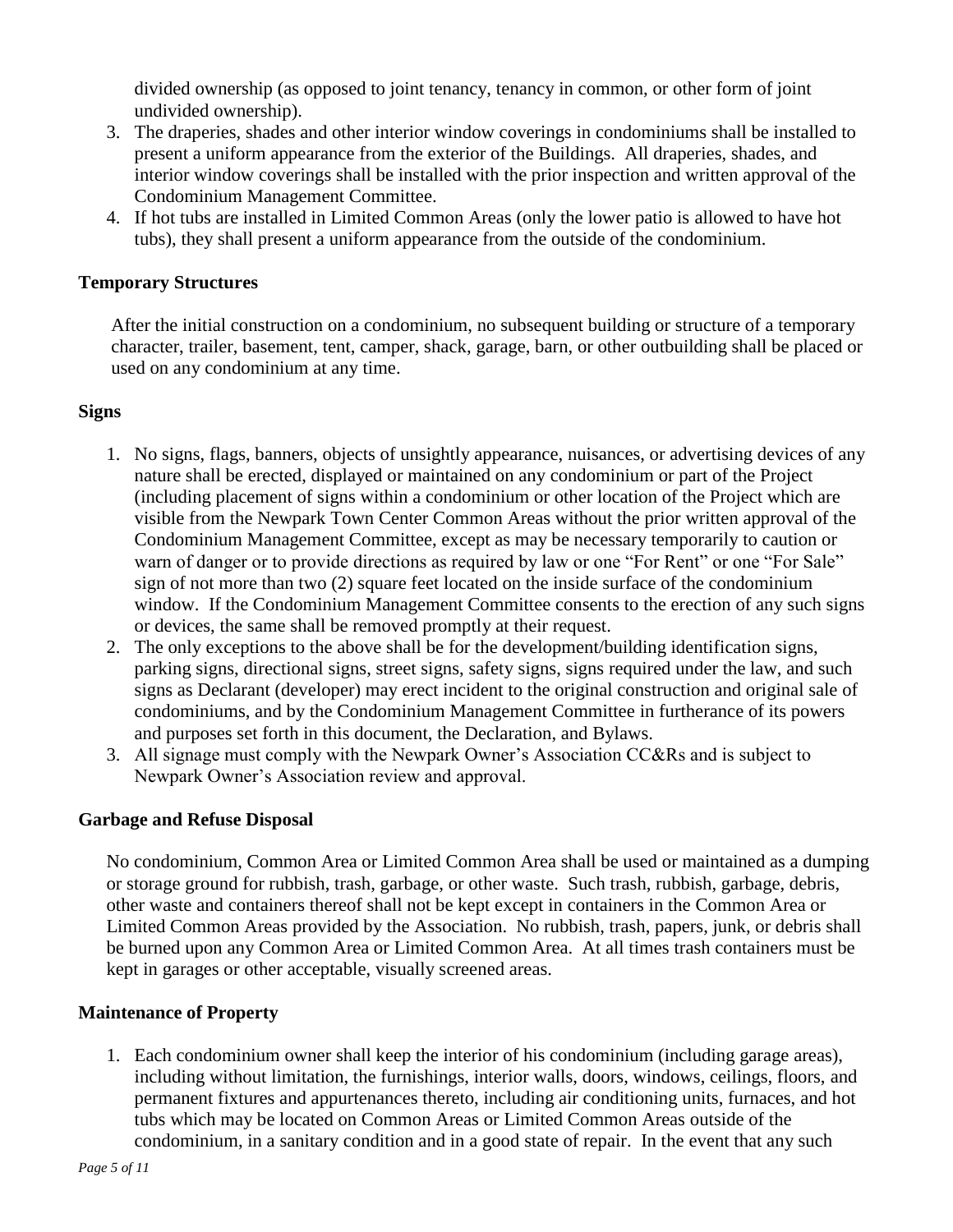condominium should develop an unsanitary condition or fall into a state of disrepair and in the event that the owner of such condominium should fail to correct such condition or state of disrepair promptly following written notice from the Condominium Management Committee, the Condominium Management Committee shall have the right, at the expense of the owner and without liability to the owner for trespass or otherwise, to enter said condominium and correct or eliminate said unsanitary condition or state of disrepair.

2. The Condominium Management Committee shall have the right to enter into any condominium for the purpose of cleaning, maintenance, repairs, including emergency repairs, and for the purpose of abating a nuisance, or a known or suspected dangerous or unlawful activity.

#### **No Hazardous Activities**

No activity shall be conducted or improvements constructed in or upon any part of the Project which are or might be unsafe or hazardous to any person, party, or property. Without limiting the generality of the foregoing, no firearms shall be discharged upon any part of the Project, and no open fires shall be lighted or permitted on any part of the Project except in a contained barbecue unit while attended and in use for cooking purposes.

#### **Landscaped Common Area**

Every landscaped portion of Newpark Town Center is under the control of the Newpark Owners Association and all maintenance of this area is coordinated through the Newpark Owners Association.

#### **Re-contouring/Removal of Natural Foliage**

- 1. No Common Area shall be re-contoured without prior written approval of the Newpark Owners Association.
- 2. No trees, native shrubbery, or native grasses shall be removed.

#### **Outside Private Area (Limited Common Area)/ Building "Skin" and other Common Area; Uses and Restrictions**

- 1. Balconies, Decks, and Patios are highly visible, and as such they are subject to the close scrutiny of the Condominium Management Committee. Normal furniture and use is expected but any unusual use, noise, music, storage, or other nuisance is not permitted. Additionally, owners shall not place anything on any deck, patio or other Limited Common Areas that may block another owner's line of site across such deck, patio or Limited Common Areas so that all owners will enjoy unobstructed views. Only barbeques, live potted plants and live flowers, and customary deck furniture are allowed to the extent that the same do not obstruct any other owner's view of adjoining open space. Outdoor lighting must be turned off when not in use, and may not be left on overnight.
- 2. The Condominium Management Committee or its duly authorized agents or employees shall have the right, after reasonable notice to the owner, and from time to time without any liability to the owner for trespass or otherwise to enter upon any Limited Common Area at reasonable hours for the purpose (1) of removing any improvement constructed, reconstructed, refinished, altered, or maintained upon such Limited Common Area or private area outside of condominium (decks, skin materials) in violation of the future Declaration, (2) of restoring or otherwise reinstating such Limited Common Areas or private area outside the condominium (decks, skin materials), and (3) of otherwise enforcing without any limitation, all of the restrictions set forth in this document and the future Declaration. No improvement, excavation, or other work which in any way alters any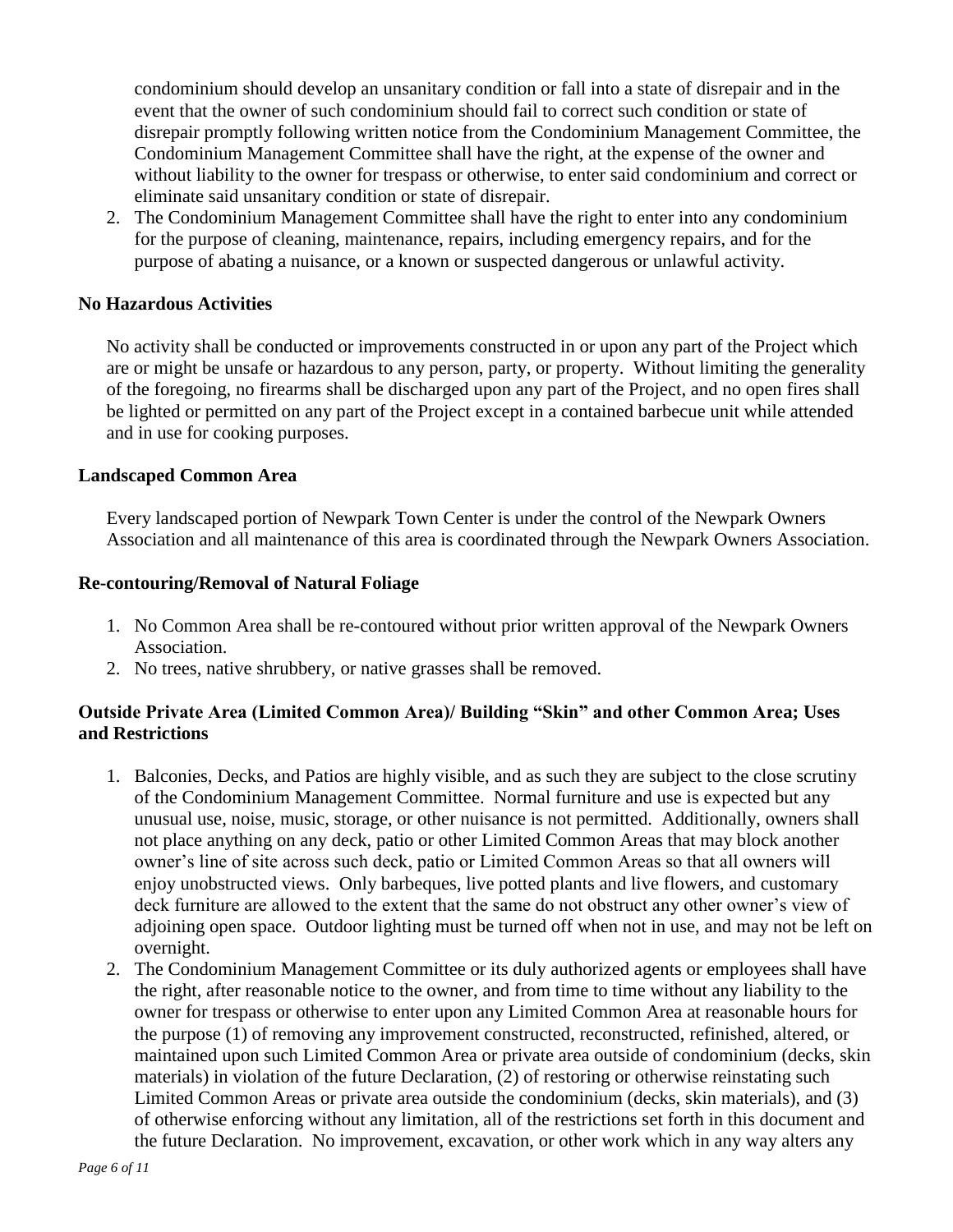Limited Common Area (including decks, skin materials) from its natural or improved state existing on the date such Limited Common Area was first sold shall be made or done except upon strict compliance with the future Declaration.

- 3. Decks: The decks and hot tub areas shall be constructed by Declarant (Builder). No decks may be enlarged.
- 4. With the exception of pre-fabricated, stand-alone planters, individual planting or gardening is NOT permitted in the Limited Common Areas. No fences, hedges or walls shall be erected or maintained upon any property.
- 5. There shall be no obstruction of the common areas and facilities by any owner. Owners shall neither store nor leave any of their property in the common areas and facilities, except with the prior written consent of the Condominium Management Committee.
- 6. Holiday lights and decorations are only permitted from November  $15<sup>th</sup>$  through January  $31<sup>st</sup>$ . A tasteful entry area decoration is permitted and all lights seen from outside the condominium must be white in color.
- 7. Nothing shall be done or kept in any condominium or in the common areas and facilities or any part thereof that would result in cancellation of the insurance on the Project or any part thereof, nor shall anything be done or kept in any condominium that would increase the rate of insurance on the Project or any part thereof more than what the Association, but for such activity, would pay, without the prior written consent of the Condominium Management Committee. Nothing shall be done or kept in any condominium or in the common areas and facilities or any part thereof that would be in violation of any statute or rule, ordinance, regulation, permit or other validly imposed requirement of any governmental body. No damage to, or waste of, the common areas and facilities or any part thereof shall be committed by any owner or guest, lessee, licensee, or invitee of any owner, and each owner shall indemnify, defend and hold the Association and the other owners harmless from and against all loss resulting from any such damage or waste caused by him or his guests, lessees, licensees, or invitees.

#### **External Apparatus**

No condominium owner shall cause or permit anything (including, without limitation, awnings, canopies or shutters) to hang, be displayed or otherwise affixed to or placed on the exterior walls or roof or any part thereof, or on the outside of windows or doors, without the prior written consent of the Condominium Management Committee. No sheds or outbuildings are permitted.

#### **Oil and Mining Operations**

No oil drilling, oil development operations, oil refining, quarrying or mining operations of any kind shall be permitted upon or in the properties of any Unit. No derrick, lift, shaft, or other structure designed for use in boring for oil or natural gas shall be erected, maintained or permitted upon the properties or any condominium.

#### **Satellite Dishes and Antennas**

No exterior radio antennas, or satellite dishes except satellite dishes which shall not exceed 18" in diameter, per unit, shall be placed, allowed, or maintained upon any condominium or upon any structure or portion of the improvements situated and located upon the properties without prior written approval of the Condominium Management Committee. No satellite dishes, antennas or any apparatus of any kind may be installed on the decks or building exterior. Satellite dishes installed on the roof must be approved (equipment and location) by the Condominium Management Committee.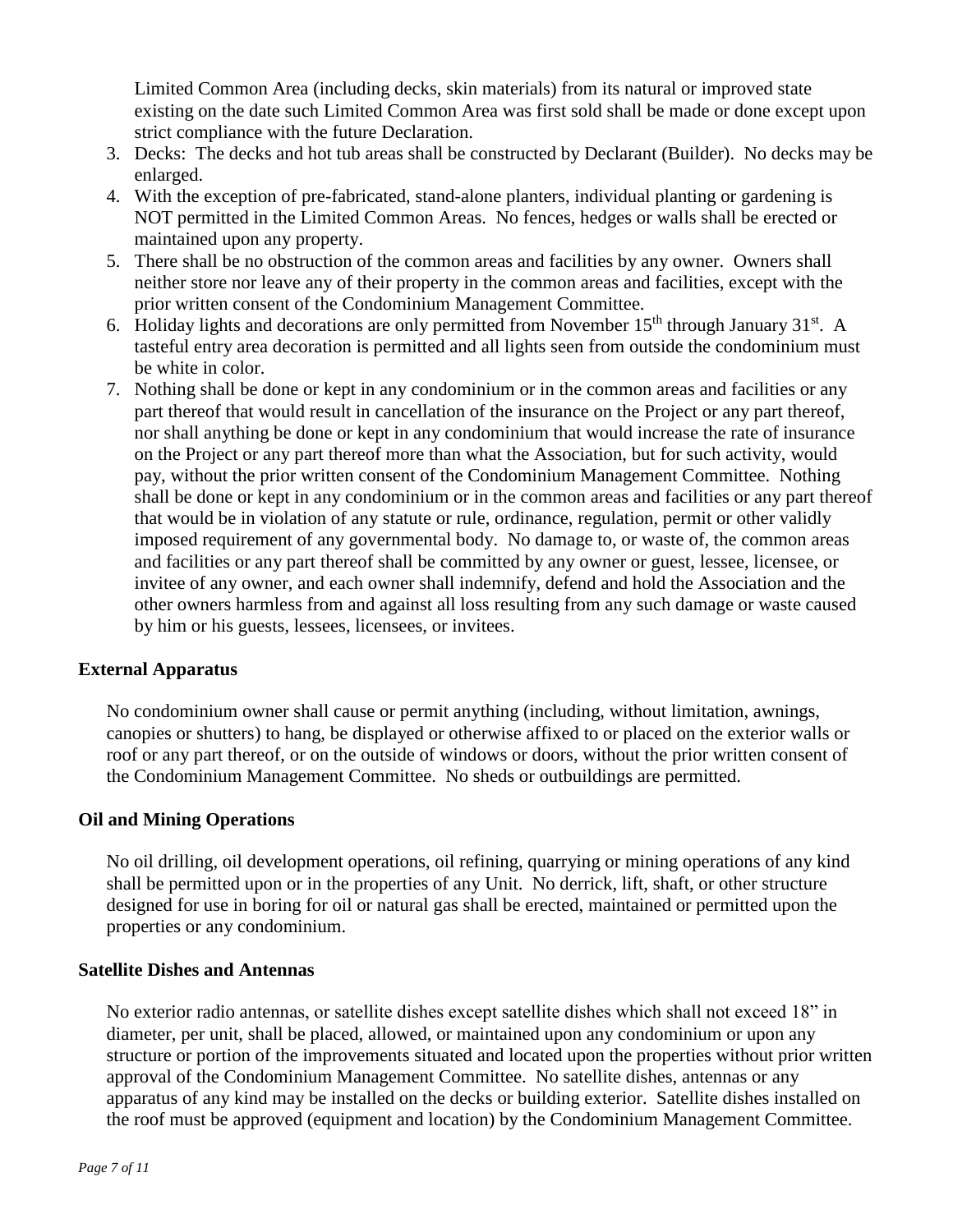#### **Underground Utility Lines**

- 1. All permanent water, gas, electrical, telephone, data communications, and television cables, other electronic pipes and lines and all other utility lines within the limits of the property must be buried underground and/or and may not be exposed above the surface of the ground except that said public utilities may affix and maintain electrical and/or telephone wires, circuits and conduits on, above, across and under roofs, exterior walls, retail space and parking garage area.
- 2. There is a blanket easement upon, across, over and under all of the properties for ingress, egress, limited to water, sewers, gas, telephone, electricity, and cable television. By virtue of this easement, it shall be expressly permissible for all public utilities serving the properties to lay, construct, renew, operate and maintain conduits, cables, pipes, mains, ducts, wires, and other necessary equipment on the properties.

#### **Lease of a Condominium**

Any owner shall have the right to lease his/her condominium upon such terms and conditions as the owner may deem advisable, subject to the following:

- 1. Any such lease or rental agreement shall be in writing and shall provide that the lease or rental agreement is subject to the terms of the recorded Declaration of Condominium, together with any Bylaws, Articles of Incorporation, and Rules & Regulations of the Association, as amended from time to time.
- 2. If an owner intends to lease or rent their condominium, they shall inform the Condominium Management Committee in writing within 5 days and include the name of the leasing agency (if applicable) and a copy of the lease agreement with all tenant names, contact information and signatures. Tenants must abide by all terms in the future Declaration, the Bylaws, and the Rules & Regulations of the Association, as amended from time to time.
- 3. Such lease or rental agreement shall state that the failure of the lessee or renter to comply with the terms of the future Declaration or any Bylaws, Articles of Incorporation or the Rules & Regulations of the Association shall constitute a default and such a default shall be enforceable by either the Condominium Management Committee or the lessor, or by both of them.
- 4. No leased condominium may have more than 2 residents per bedroom.
- 5. No leased condominium may have pets.

#### **Advertising and Solicitation**

- 1. Other than developer's marketing and sales efforts, advertising for sale within the Project is prohibited. Prior written consent of the Condominium Management Committee is necessary to use promotional devices such as loud speakers, phonographs, stereos or other similar visual or sound devices.
- 2. There shall be no solicitation by any person anywhere within the Project for any cause, charity, or purpose, whatsoever, unless specifically authorized in writing by the Condominium Management Committee, except that the developer and/or a developer affiliate under the future Declaration may engage in marketing and other activities related to the sales of units.

#### **Swaner Eco Center**

Access within the Swaner Eco Center (SEC) is subject to future SEC decision making. The wetlands surrounding Newpark Terrace, including the streams, are subject to a conservation easement on the ground in favor of SEC which preserves our residents' right to catch and release fishing, subject to any Utah governmental regulations. The SEC is not only a visual experience, but more importantly,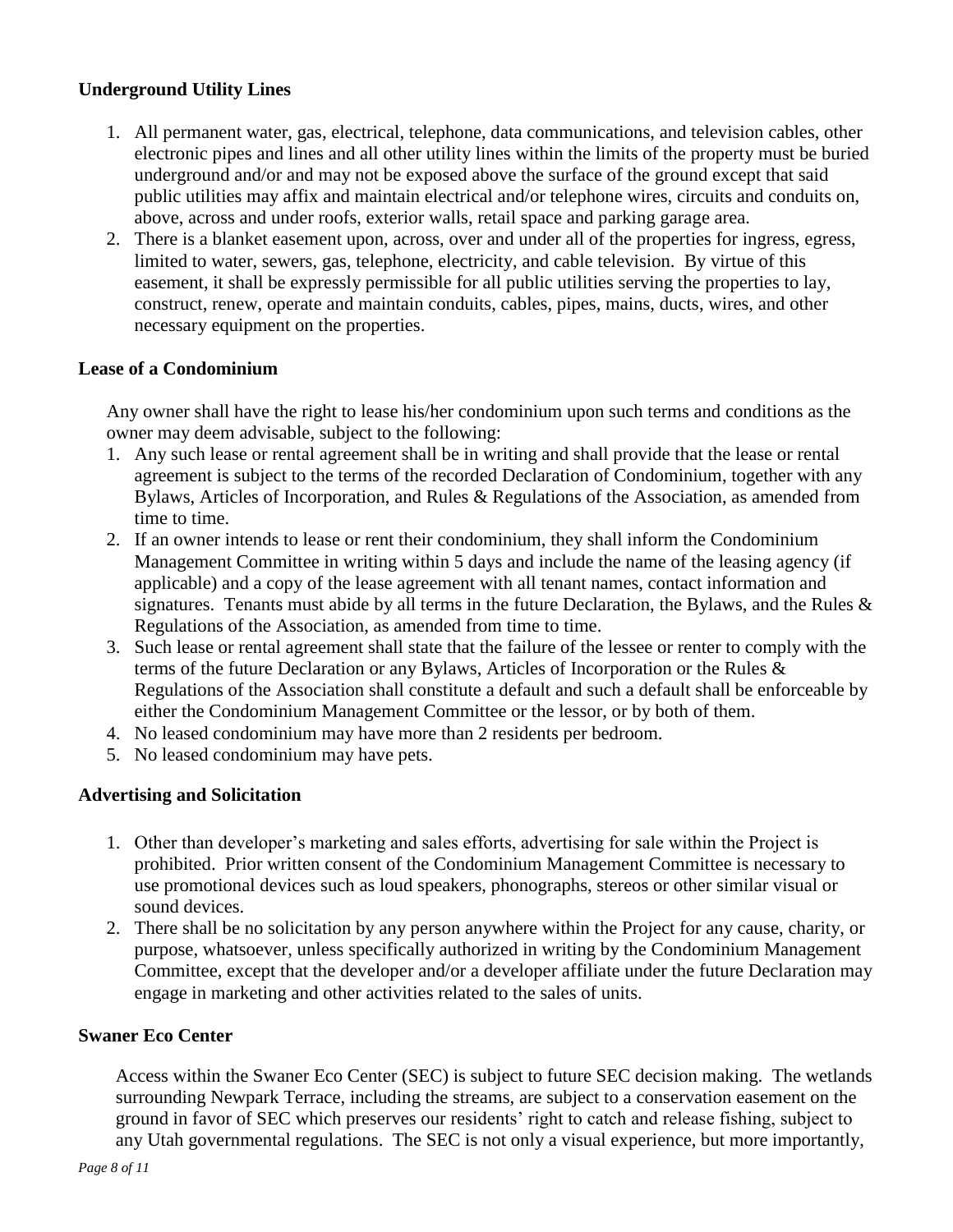an area established for the preservation of wildlife and natural habitat. Please contact SEC for specifics before going on their land.

#### **Snyderville Basin Recreation District Trails**

All condominium owners of Newpark Terrace are entitled to access to Summit County's public trails on the same basis as any other Summit County resident.

#### **Water Service**

- 1. Water Service to Newpark Terrace is provided by Mountain Regional Water Company.
- 2. Mountain Regional is responsible for maintaining water mains to the meters. Maintenance of the water mains between the meter and the point-of-entry at the condominium will be the responsibility of the Association.
- 3. Common area watering will be accomplished by the Newpark Owners Association. It is recommended that owners maintain a temperature of 60 degrees in the winter to prevent water pipes from freezing within their individual condominiums.

#### **Common Services Paid by Quarterly Dues**

- 1. The dues shall be used for the purpose of promoting the recreation, health, safety, and welfare of the residents of the properties.
- 2. Management Fee (for quarterly billings and accounting)
- 3. Insurance (for the buildings only, through the drywall owners must have insurance from the paint in, meaning all fixtures, floor coverings, etc. and their own personal belongings)
- 4. Common area landscape maintenance, water, repairs
- 5. Common area fencing maintenance and repair
- 6. Building maintenance
- 7. Common area utilities
- 8. Snow removal and melting
- 9. Cash reserves for periodic replacement or maintenance of large items of expense.
- 10. The budget may be set and approved by the elected Condominium Management Committee without a general meeting and vote.

#### **Common Area Special Assessments**

- 1. In addition to the annual dues, the Association and/or the Newpark Owners Association may levy in any assessment year a special assessment, applicable to the year only. Special assessments may only be levied to defray, in whole or in part, the cost of any construction, reconstruction, repair or replacement of common or limited common area structures, fixtures, and personal property thereto. Special assessments must have the assent of sixty seven (67%) of the votes of each class of the members authorized to vote, in person or by proxy, at a meeting duly called for this purpose.
- 2. Condominium owners will be the first liable for Newpark Terrace common area assessments upon completion of construction of the condominium or transfer in ownership of a condominium from the original developer.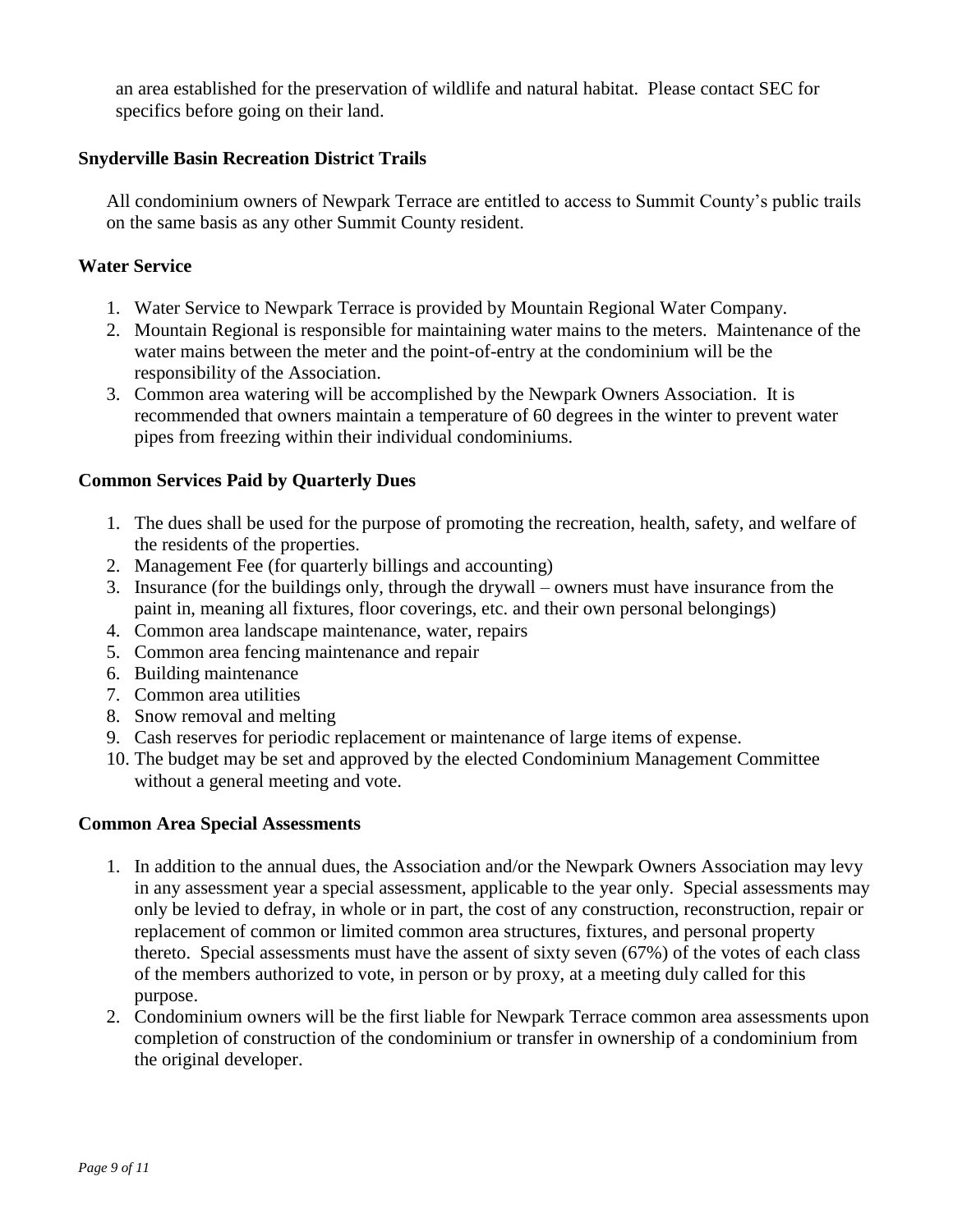#### **Payment/Delinquency Policy**

HOA Fees are due on the 1<sup>st</sup> of January, April, July and October. The management company will send a reminder approximately two weeks prior to the due date, but please mark your calendars regarding this responsibility. A late fee of \$50 will be charged to any account that has not been paid within 30 days, and another \$50 every month thereafter, until paid. After 90 days delinquent, a lien will be placed on the property and attorney's fees will be added to the account. All fees and expenses related to collection of HOA fees are the responsibility of the delinquent owner.

#### **Public Services**

- 1. Trash removal
- 2. Water mains, but not water service/bills
- 3. Sewer mains, but not sewer service/bills

#### **Insurance**

- 1. It is the responsibility of each owner to provide insurance on his personal property and upon all other property and improvements within his dwelling.
- 2. Pursuant to the future Declaration, condominium owners must also have Coverage A Building (Dwelling) insurance of at least \$20,000: This policy will be PRIMARY for losses that emanate from within an Owner's unit or from items that are their responsibility to repair and replace, such as any damage done to another unit by any fault of the owner or broken water pipe or other disaster in the owner's unit. All condominium owners shall have COVERAGE A BUILDING insurance for \$20,000 added to their individual Owners policies. If a Residential Owner fails to maintain insurance, such Residential Owner will still be responsible for the first \$10,000 on any claim arising from losses which emanate from within his/her Unit or from items that are the Owner's responsibility to repair or replace, as well as be responsible for any deductibles that apply to the Association's insurance.

#### **Enforcement and Arbitration**

- 1. Any controversy, claim, or dispute arising out of or related to the Rules & Regulations, the future Declaration, and By-Laws, or breach thereof, shall be settled by arbitration in accordance with the Arbitration Rules of the American Arbitration Association, and judgment upon the reward rendered by the arbitrator(s) may be entered in any court of law having jurisdiction thereof.
- 2. It is agreed by any and all parties to the Rules & Regulations, the future Declaration, and By-Laws that any and all fees of the American Arbitration Association shall be paid in advance, on a prorata basis by the parties to such arbitration, or at such time as specified by the American Arbitration Association.
- 3. In the event that either the Newpark Terrace Owners Association or the Newpark Owners Association becomes involved in any controversy, claim, dispute, regardless of cause, it shall attempt to avoid litigation by agreeing to settle through the use of binding arbitration in accordance with the Arbitration Rules of the American Arbitration Association and judgment upon the reward rendered by the arbitrator(s) may be entered in any court of law having jurisdiction thereof.
- 4. The Newpark Terrace Owners Association shall attempt to incorporate this same Arbitration paragraph into any contract the Association may enter.